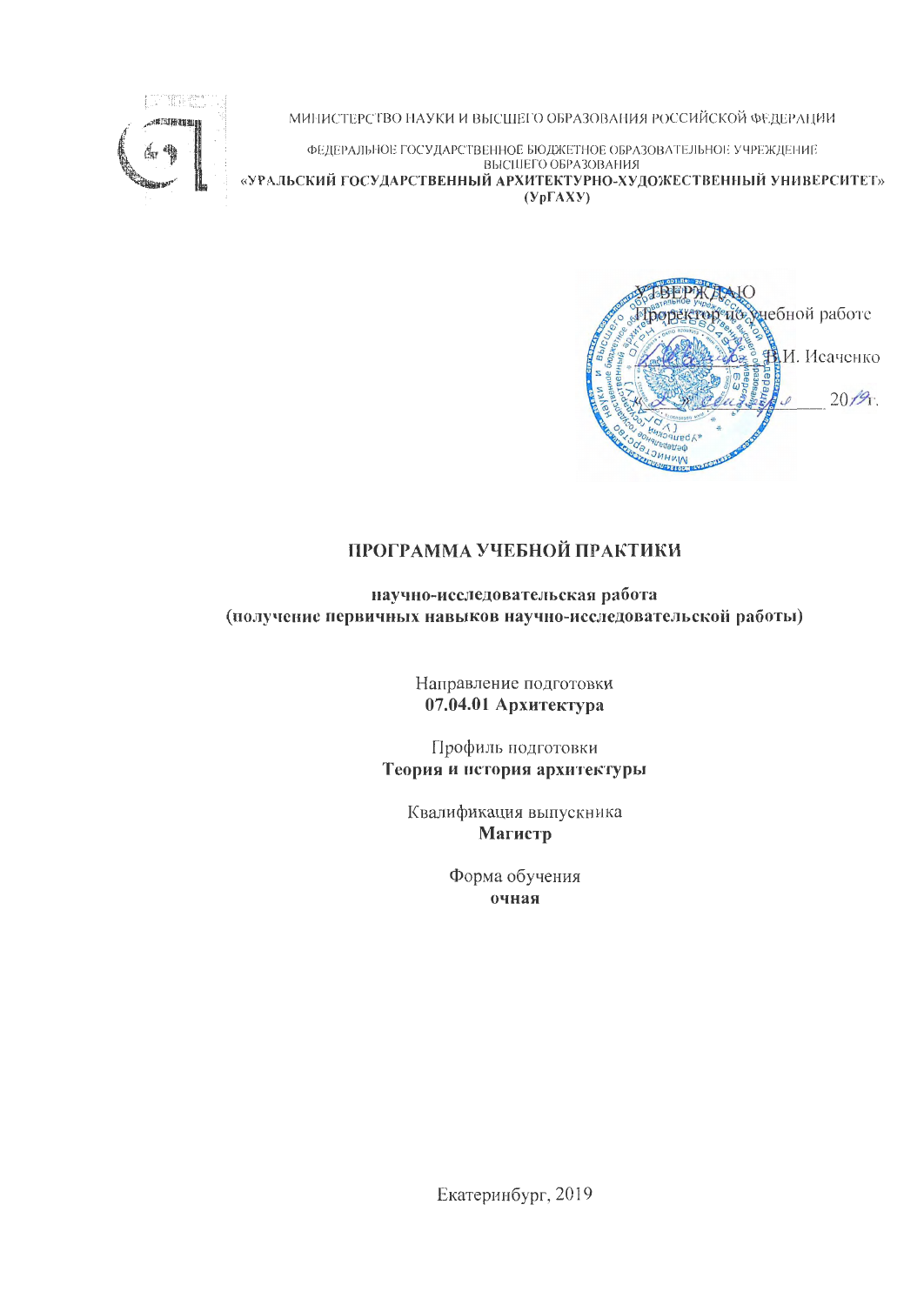## 1. Вид, тип практики, способ(ы) и форма её проведения

| Вид практики                  | Учебная                                                                                             |
|-------------------------------|-----------------------------------------------------------------------------------------------------|
| Тип практики                  | Научно-исследовательская работа (получение<br>первичных навыков научно-исследовательской<br>работы) |
| Способ(ы) проведения практики | Стационарная                                                                                        |
| Форма проведения практики     | Непрерывно                                                                                          |

## 2. Место практики в структуре образовательной программы

Практика входит в состав блока Б2 «Практики», в основную часть образовательной программы.

Практика базируется на освоении студентами дисциплин предыдущего уровня обучения, а также на дисциплинах образовательной программы, осваиваемых параллельно в обязательной части образовательной программы: «Современные концепции теории архитектуры и градостроительства», «Методика, методология и презентация научного исследования» (1 семестр); в части, формируемой участниками образовательных отношений: «Теория и методология архитектурной критики», «Архитектурно-исследовательские виды деятельности» (1 семестр).

Полученные знания и навыки применяются при освоении дисциплин: «Архитектурноисследовательские виды деятельности», «Актуальные проблемы истории и теории архитектуры», «Актуальные вопросы архитектурной науки», в процессе прохождения производственных практик: научно-исследовательская работа, преддипломная.

# 3. Место и время проведения практики

База практики - кафедра теории архитектуры и профессиональных коммуникаций УрГАХУ.

Местами проведения практики служат: библиотека УрГАХУ, Свердловская областная научная библиотека им. В.Г. Белинского (ул. Белинского, универсальная  $15)$ , Государственный архив Свердловской области (ГКУСО «ГАСО», ул. Вайнера, 17), учебные аудитории УрГАХУ.

Практика проводится в течение первого семестра параллельно с теоретическим обучением.

Выбор места проведения практики для лиц с ограниченными возможностями здоровья и инвалидов производится с учетом требований доступности места проведения практики для данной категории обучающихся и рекомендации медико-социальной экспертизы, а также индивидуальной программы реабилитации инвалида, выданной федеральным относительно государственным учреждением медико-социальной экспертизы, рекомендованных условий и видов труда.

#### 4. Перечень планируемых результатов обучения при прохождении практики, соотиесенных с планируемыми результатами освоения образовательной программы

4.1. Перечень компетенций, формирующихся у обучающихся в процессе прохождения практики

| Код                        | Наименование компетенции                                        |  |  |  |  |  |
|----------------------------|-----------------------------------------------------------------|--|--|--|--|--|
| компетенции                |                                                                 |  |  |  |  |  |
| $O\Pi K-3$                 | Способен осуществлять все этапы комплексного анализа и обобщать |  |  |  |  |  |
|                            | его результаты с использованием методов научных исследований.   |  |  |  |  |  |
| $\overline{\text{OIIK-4}}$ | Способен<br>создавать концептуальные новаторские решения,       |  |  |  |  |  |
|                            | осуществлять вариантный поиск и выбор оптимального проектного   |  |  |  |  |  |
|                            | решения на основе научных исследований                          |  |  |  |  |  |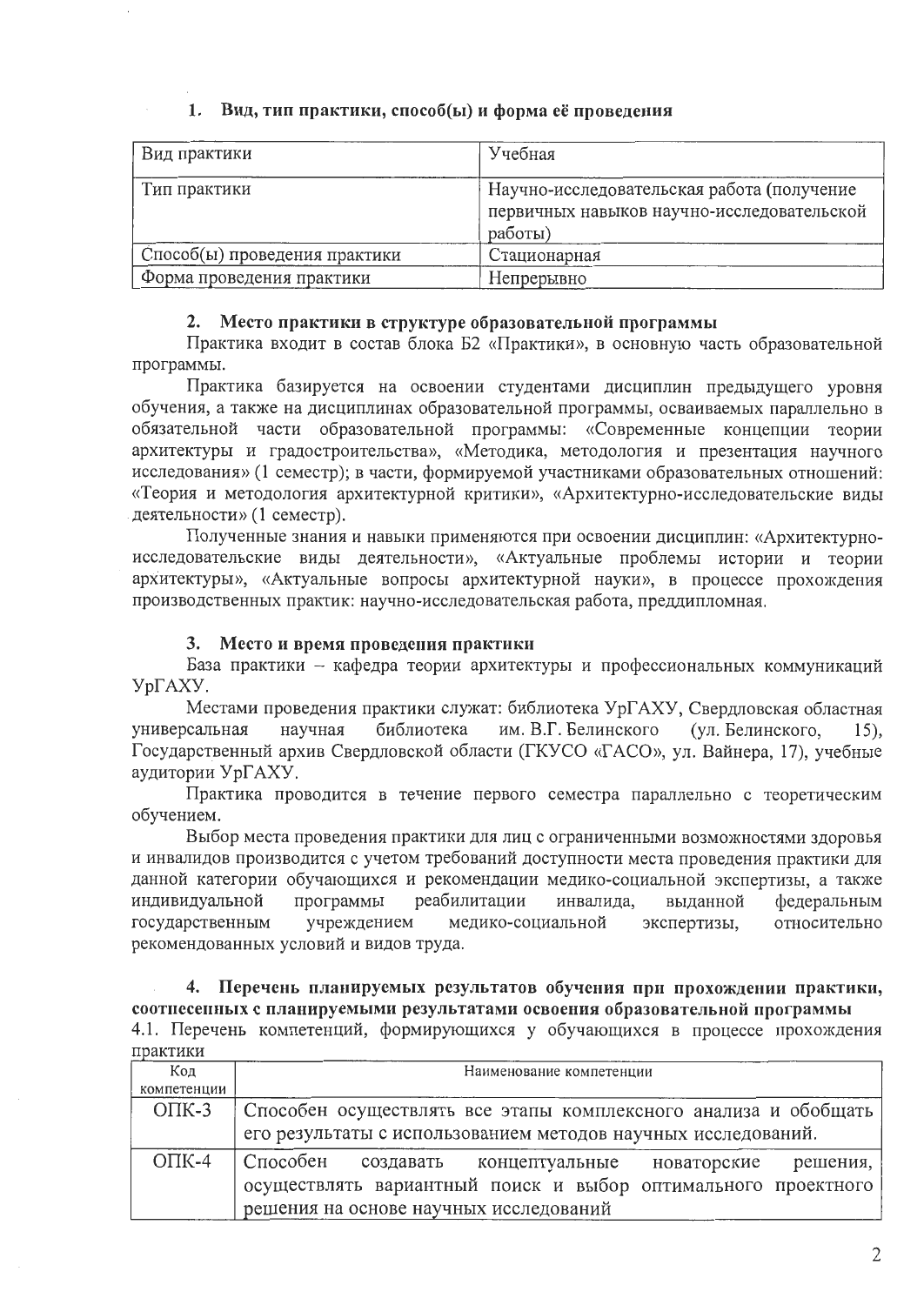4.2. Планируемые результаты обучения при прохождении практики

В результате прохождения данной практики обучающийся должен приобрести следующие умения и практические навыки:

| Код         | Индикаторы достижения компетенций                                      |
|-------------|------------------------------------------------------------------------|
| компетенции |                                                                        |
| $O$ $TK-3$  | Умеет:                                                                 |
|             | собирать информацию, выявлять проблемы, применять анализ и             |
|             | проводить критическую оценку проделанных исследований и их             |
|             | результатов;                                                           |
|             | проводить натурные обследования;                                       |
|             | синтезировать обобщенный отечественный и зарубежный опыт,              |
|             | соотнесенный с реальной ситуацией.                                     |
|             | Знает:                                                                 |
|             | - виды и методы проведения комплексных предпроектных исследований,     |
|             | выполняемых при архитектурном проектировании, включая                  |
|             | историографические, архивные, культурологические исследования;         |
|             | - средства и методы сбора данных об объективных условиях района        |
|             | застройки, включая фотофиксацию;                                       |
|             | - средства и методы работы с библиографическими и иконографическими    |
|             | источниками.                                                           |
| $O\Pi K-4$  | Умеет:                                                                 |
|             | - участвовать в разработке вариантных концептуальных решений на основе |
|             | научных исследований;                                                  |
|             | - участвовать в планировании и контроле выполнения заданий по сбору,   |
|             | обработке и документальному оформлению данных для разработки           |
|             | архитектурного концептуального проекта.                                |
|             | Знает:                                                                 |
|             | - произведения новейшей архитектуры отечественного и мирового опыта,   |
|             | социальные, функционально- технологические, эргономические (в том      |
|             | числе, учитывающие особенности спецконтингента), эстетические и        |
|             | экономические требования к проектируемому объекту.                     |

## 5. Трудоемкость практики (объем практики в зачетных единицах и ее продолжительность в академических часах)

Общая трудоемкость учебной практики составляет 9 зачётных единиц, 324 академических часа.

|           |                                                                                                                                                                        | Трудоемкость (в часах) |                          |                               |                            |
|-----------|------------------------------------------------------------------------------------------------------------------------------------------------------------------------|------------------------|--------------------------|-------------------------------|----------------------------|
| No<br>n/n | Содержание практики<br>(виды учебной работы)                                                                                                                           | <b>B</b> cero          | Контакт<br>ная<br>работа | Самост.<br>работа<br>студента | $\varPhi$ ормы<br>контроля |
| 1.        | Подготовительный этап                                                                                                                                                  |                        |                          |                               | Самоконтроль               |
| 1.1.      | Вводная лекция (общее<br>представление о научных методах,<br>применяемых при осуществлении<br>научно-исследовательской работы),<br>инструктаж по технике безопасности. |                        | 4                        |                               |                            |

# 6. Содержание практики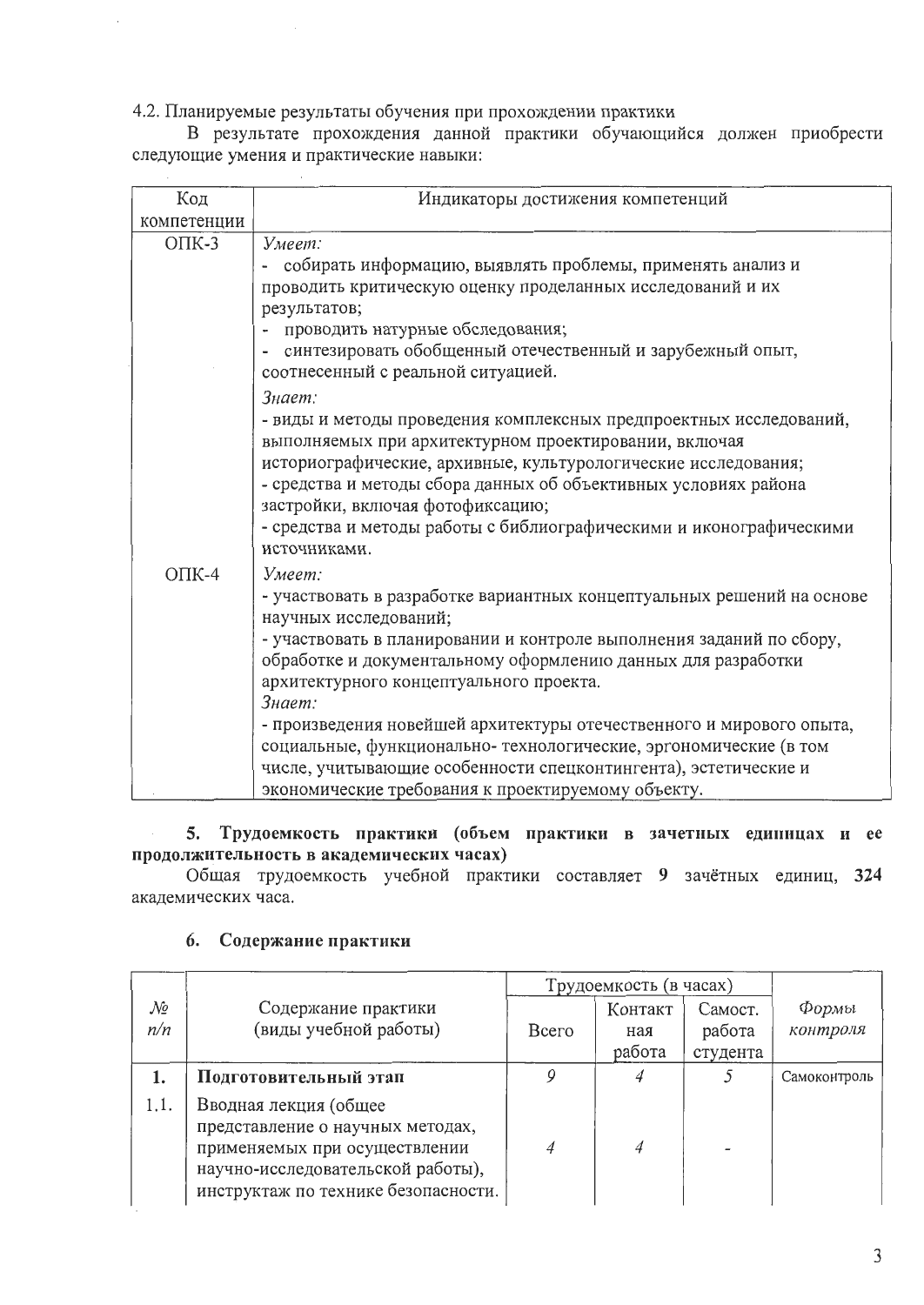| 1.2. | Выбор темы-направления научно-<br>исследовательской, определение<br>проблемы исследования.                                                                                                         | 5   |                | 5   |                                    |
|------|----------------------------------------------------------------------------------------------------------------------------------------------------------------------------------------------------|-----|----------------|-----|------------------------------------|
| 2.   | Рабочий этап                                                                                                                                                                                       | 279 | 6              | 273 |                                    |
| 2.1. | Раздел 1. Сбор фактического<br>материала и научных публикаций по<br>теме исследования.                                                                                                             | 128 |                | 127 | Отчёт о<br>прохождении<br>практики |
| 2.2. | Раздел 2. Обработка собранного<br>фактического материала<br>(классификация, систематизация) и<br>создание массива научных<br>публикаций по теме исследования (в<br>форме тематических конспектов). | 128 | $\overline{3}$ | 125 | Отчёт о<br>прохождении<br>практики |
| 2.3. | Раздел 3. Подведение итогов<br>научно-исследовательской работы<br>(формирование выводов на<br>основании проведенной обработки<br>фактического материала и массива<br>научных публикаций).          | 23  | $\overline{2}$ | 21  | Отчёт о<br>прохождении<br>практики |
| 3.   | Завершающий этап                                                                                                                                                                                   | 36  | $\overline{2}$ | 34  |                                    |
| 3.1. | Подготовка, оформление и<br>представление отчёта о<br>прохождении практики.                                                                                                                        | 36  | $\overline{2}$ | 34  | Отчёт о<br>прохождении<br>практики |
|      | Всего часов:                                                                                                                                                                                       | 324 | 12             | 312 | Зачёт с<br>оценкой                 |

## 7. Формы отчетности по практике и форма промежуточной аттестации (по итогам практики)

Аттестация по итогам прохождения практики заключается в представлении студентом отчёта о прохождении практики, содержащего следующие материалы:

1) Титульный лист (унифицированная форма);

2) Индивидуальное задание на практику (утверждённое заведующим кафедрой);

3) Отчёт о проделанной работе (в соответствии с индивидуальным заданием), включающий описание процесса и результатов (выводов) научно-исследовательской работы;

4) Альбом фактических материалов по теме научно-исследовательской работы, обработанных (классифицированных, систематизированных) и оформленных в виде таблиц, содержащих комментарии, заметки, выводы, а также ссылки на источники данных;

5) Список собранного фактического материала по теме исследования;

6) Массив научных публикаций по теме научно-исследовательской работы в форме тематического конспекта;

7) Список использованной литературы, оформленный в соответствии с правилами оформления библиографии (Система стандартов по информации, библиотечному и издательскому делу. Библиографическая запись. Общие требования и правила составления);

8) Приложение (при наличии);

9) Диск, содержащий все части отчёта.

Аттестация проводится руководителем практики от кафедры. Форма зачёта: просмотр отчётных материалов. По результатам аттестации обучающемуся выставляется зачёт с оценкой.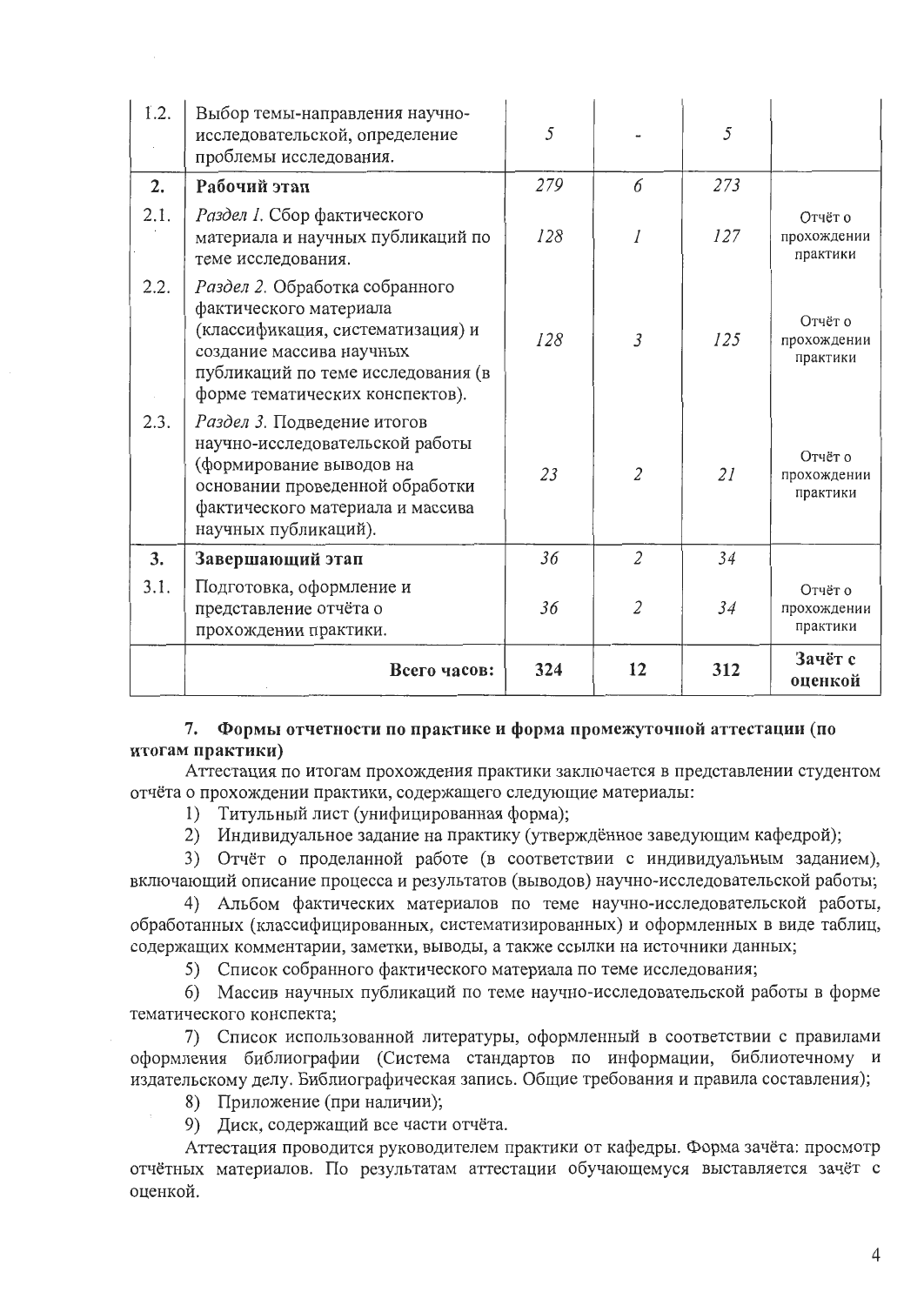Фонд оценочных средств для проведения промежуточной аттестации обучающихся по практике приведен в Приложении 1.

#### ресурсов 8. Перечень учебной литературы сети «Интернет», И необходимых для проведения практики

### а) основная литература

1. Шипицына О.А. Архитектуроведение и архитектурная критика: учеб. Пособие / О.А. Шипицына. - 2-е изд., испр. и доп. - Екатеринбург: Архитетон, 2012. -336 с.: ил. Допущено УМО по образованию в области архитектуры в качестве доступа: пособия  $\overline{10}$ направлению «Архитектура». Режим учебного http://biblioclub.ru/index.php?page=book&id=222106.

#### б) дополнительная литература

1. Андреев Г.И., Смирнов С.А., Тихомиров В.А. В помощь написания диссертации и рефератов: основы научной работы и оформление результатов научной деятельности: Учеб. Посбие. - М.: Финансы и статистика, 2004. - 272.

2. Блюменау Д. И. Информационный анализ/ синтез для формирования вторичных документов: Учеб.-практич. Пособие. - СПб.: Профессия, 2002.

Архитектурно-исследовательские 3. Волчкова И.М., Лазарева Э.А. виды деятельности: коммуникативно-речевой аспект: Учеб.пособие. Екатеринбург. Изд-во  $Yp\Gamma AXA, 2005. - 171c.$ 

4. ГОСТ 7.1-2003. Библиографическая запись. Библиографическое описание. Общие требования и правила составления // Библиотека и закон. - 2005. - Вып. 18. -C. 322-381.

5. ГОСТ 7.4-95. Издания. Выходные сведения // Библиотека и закон. - 2004. -Вып. 17. – С. 354-379.

6. Коржуев А.В. Современная теория обучения: общенаучная интерпретация. Учебное пособие для вузов и системы последипломного профессионального образования преподавателей / А. В. Коржуев, В. А. Попков. - М.: Академический 192 c. Режим проект. 2009. доступа: http://www.biblioclub.ru/index.php?page=book&id=144196.

7. Кузнецов И.Н. Диссертационные работы: Методика подготовки и оформления: учеб.-метод. пособие / Кузнецов И.Н. - 2-е изд., перераб. и доп. - М. : Дашков и К, 2006.

8. Ракитов А. И. Принципы научного мышления [Электронный ресурс]  $\frac{1}{2}$  $-$  M.: Директ-Медиа, 2013.  $151c.$ Режим доступа: А.И. Ракитов. http://biblioclub.ru/index.php?page=book&id=210489.

9. Советы молодому ученому: методическое пособие для студентов, аспирантов, младших научных сотрудников, и, может быть, не только для них / под.ред. Воробейчика Е.Л. Изд. 3-е, переработ. и дополн. Екатеринбург: ИЭРиЖ УрО РАН, 2011, 122 с.

10. Холодова Л.П. Магистратура в архитектуре: учебное пособие / Л. П. Холодова. -Екатеринбург: Архитектон, 2010. 308 c. Режим доступа: http://biblioclub.ru/index.php?page=book&id=221961.

#### в) Интернет-ресурсы

1. Университетская библиотека on-line. Режим доступа: http://biblioclub.ru/

2. Российский архитектурный портал [Электронный ресурс]. - М., 1999. -Режим доступа: http://archi.ru/